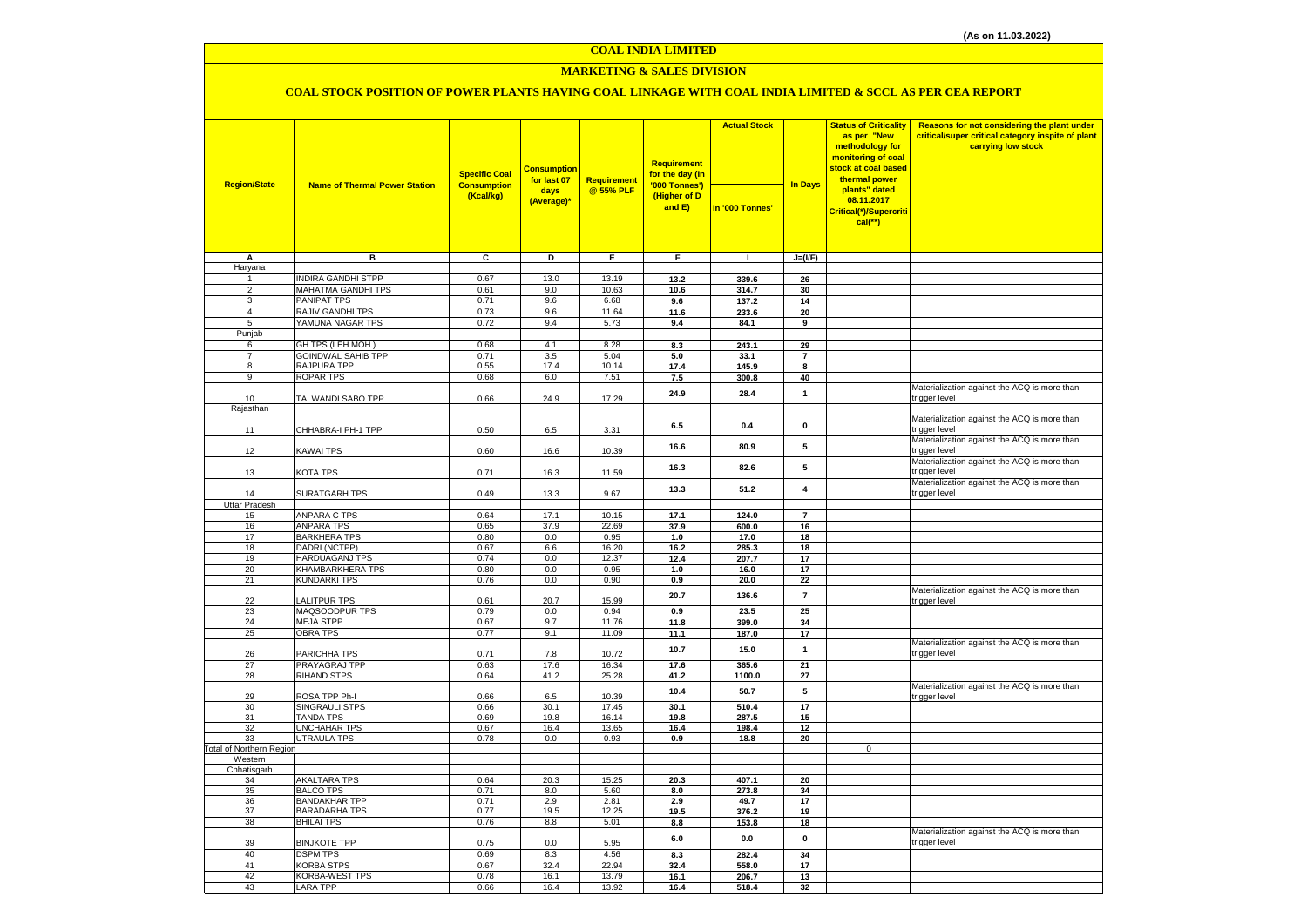### **COAL INDIA LIMITED**

### **MARKETING & SALES DIVISION**

# **COAL STOCK POSITION OF POWER PLANTS HAVING COAL LINKAGE WITH COAL INDIA LIMITED & SCCL AS PER CEA REPORT**

| <b>Region/State</b>                 | <b>Name of Thermal Power Station</b>     | <b>Specific Coal</b><br><b>Consumption</b><br>(Kcal/kg) | <b>Consumption</b><br>for last 07<br>days<br>(Average)* | <b>Requirement</b><br>@ 55% PLF | <b>Requirement</b><br>for the day (In<br>'000 Tonnes')<br>(Higher of D<br>and E) | <b>Actual Stock</b><br>In '000 Tonnes' | <b>In Days</b>          | <b>Status of Criticality</b><br>as per "New<br>methodology for<br>monitoring of coal<br>stock at coal based<br>thermal power<br>plants" dated<br>08.11.2017<br>Critical(*)/Supercriti<br>$cal$ (**) | Reasons for not considering the plant under<br>critical/super critical category inspite of plant<br>carrying low stock |
|-------------------------------------|------------------------------------------|---------------------------------------------------------|---------------------------------------------------------|---------------------------------|----------------------------------------------------------------------------------|----------------------------------------|-------------------------|-----------------------------------------------------------------------------------------------------------------------------------------------------------------------------------------------------|------------------------------------------------------------------------------------------------------------------------|
|                                     |                                          |                                                         |                                                         |                                 |                                                                                  |                                        |                         |                                                                                                                                                                                                     |                                                                                                                        |
| А                                   | в                                        | c                                                       | D                                                       | E                               | F                                                                                | п.                                     | $J=(I/F)$               |                                                                                                                                                                                                     |                                                                                                                        |
| 44                                  | NAWAPARA TPP                             | 0.79                                                    | 2.9                                                     | 6.28                            | 6.3                                                                              | 28.4                                   | 5                       |                                                                                                                                                                                                     | Materialization against the ACQ is more than<br>trigger level                                                          |
| 45                                  | PATHADI TPP                              | 0.65                                                    | 7.7                                                     | 5.18                            | 7.7                                                                              | 171.3                                  | 22                      |                                                                                                                                                                                                     |                                                                                                                        |
| 46                                  | <b>SIPAT STPS</b>                        | 0.68                                                    | 38.5                                                    | 26.62                           | 38.5                                                                             | 693.2                                  | 18                      |                                                                                                                                                                                                     |                                                                                                                        |
| 47                                  | <b>TAMNAR TPP</b>                        | 0.84                                                    | 28.0                                                    | 26.52                           | 28.0                                                                             | 148.3                                  | 5                       |                                                                                                                                                                                                     | Materialization against the ACQ is more than<br>trigger level                                                          |
| 48                                  | <b>UCHPINDA TPP</b>                      | 0.75                                                    | 18.6                                                    | 14.22                           | 18.6                                                                             | 165.6                                  | 9                       |                                                                                                                                                                                                     | Materialization against the ACQ is more than<br>trigger level                                                          |
| Gujarat                             |                                          |                                                         |                                                         |                                 |                                                                                  |                                        |                         |                                                                                                                                                                                                     | Materialization against the ACQ is more than                                                                           |
| 49                                  | <b>GANDHI NAGAR TPS</b>                  | 0.69                                                    | 9.0                                                     | 5.71                            | 9.0                                                                              | 15.0                                   | $\mathbf{2}$            |                                                                                                                                                                                                     | trigger level                                                                                                          |
| 50                                  | SABARMATI (D-F STATIONS)                 | 0.57                                                    | 3.3                                                     | 2.74                            | 3.3                                                                              | 32.0                                   | 6                       |                                                                                                                                                                                                     |                                                                                                                        |
| 51                                  | UKAI TPS                                 | 0.67                                                    | 12.6                                                    | 9.85                            | 12.6                                                                             | 37.4                                   | 3                       |                                                                                                                                                                                                     | Materialization against the ACQ is more than<br>trigger level                                                          |
| 52                                  | <b>WANAKBORI TPS</b>                     | 0.67                                                    | 24.6                                                    | 20.22                           | 24.6                                                                             | 52.2                                   | $\overline{2}$          |                                                                                                                                                                                                     | Materialization against the ACQ is more than<br>trigger level                                                          |
| Madhya Pradesh                      |                                          |                                                         |                                                         |                                 |                                                                                  |                                        |                         |                                                                                                                                                                                                     |                                                                                                                        |
| 53                                  | AMARKANTAK EXT TPS<br><b>ANUPPUR TPP</b> | 0.65                                                    | 3.0<br>17.3                                             | 1.80                            | 3.0                                                                              | 32.9                                   | 11                      |                                                                                                                                                                                                     |                                                                                                                        |
| 54<br>55                            | <b>BINA TPS</b>                          | 0.65<br>0.74                                            | 7.4                                                     | 10.31<br>4.88                   | 17.3<br>7.4                                                                      | 284.0<br>81.7                          | 16<br>11                |                                                                                                                                                                                                     |                                                                                                                        |
| 56                                  | <b>GADARWARA TPP</b>                     | 0.66                                                    | 19.9                                                    | 13.93                           | 19.9                                                                             | 91.4                                   | 5                       |                                                                                                                                                                                                     | Materialization against the ACQ is more than<br>trigger level                                                          |
| 57                                  | KHARGONE STPP                            | 0.60                                                    | 19.0                                                    | 10.45                           | 19.0                                                                             | 98.8                                   | 5                       |                                                                                                                                                                                                     |                                                                                                                        |
| 58                                  | SANJAY GANDHI TPS                        | 0.82                                                    | 20.0                                                    | 14.57                           | 20.0                                                                             | 124.7                                  | $6\overline{6}$         |                                                                                                                                                                                                     | Non payment of dues                                                                                                    |
| 59                                  | <b>SATPURA TPS</b>                       | 0.67                                                    | 7.3                                                     | 11.79                           | 11.8                                                                             | 25.4                                   | $\mathbf{2}$            |                                                                                                                                                                                                     | Non Payment of Dues                                                                                                    |
| 60                                  | <b>SEIONI TPP</b>                        | 0.64                                                    | 8.2                                                     | 5.06                            | 8.2                                                                              | 180.6                                  | 22                      |                                                                                                                                                                                                     |                                                                                                                        |
| 61                                  | SHREE SINGAJI TPP                        | 0.71                                                    | 26.4                                                    | 23.50                           | 26.4                                                                             | 107.0                                  | 4                       |                                                                                                                                                                                                     | Non Payment of Dues                                                                                                    |
| 62<br>Maharashtra                   | <b>VINDHYACHAL STPS</b>                  | 0.69                                                    | 59.5                                                    | 43.60                           | 59.5                                                                             | 1505.2                                 | 25                      |                                                                                                                                                                                                     |                                                                                                                        |
| 63                                  | <b>AMRAVATI TPS</b>                      | 0.62                                                    | 15.5                                                    | 11.07                           | 15.5                                                                             | 30.8                                   | $\mathbf 2$             |                                                                                                                                                                                                     | Materialization against the ACQ is more than<br>trigger level                                                          |
| 64                                  | <b>BHUSAWAL TPS</b>                      | 0.72                                                    | 9.7                                                     | 11.44                           | 11.4                                                                             | 50.0                                   | $\overline{\mathbf{4}}$ |                                                                                                                                                                                                     | Non payment of dues                                                                                                    |
| 65                                  | <b>BUTIBORI TPP</b>                      | 0.67                                                    | 0.0                                                     | 5.31                            | 5.3                                                                              | 59.7                                   | 11                      |                                                                                                                                                                                                     |                                                                                                                        |
| 66                                  | CHANDRAPUR(MAHARASHTRA) STPS             | 0.78                                                    | 34.7                                                    | 30.17                           | 34.7                                                                             | 367.8                                  | 11                      |                                                                                                                                                                                                     | Non payment of dues                                                                                                    |
| 67                                  | <b>DAHANU TPS</b>                        | 0.62                                                    | 5.1                                                     | 4.09                            | 5.1                                                                              | 50.1                                   | 10                      |                                                                                                                                                                                                     | Materialization against the ACQ is more than<br>trigger level                                                          |
| 68                                  | DHARIWAL TPP                             | 0.67                                                    | 8.2                                                     | 5.34                            | 8.2                                                                              | 31.9                                   | 4                       |                                                                                                                                                                                                     | Materialization against the ACQ is more than<br>trigger level                                                          |
| 69                                  | <b>GMR WARORA TPS</b>                    | 0.67                                                    | 8.4                                                     | 5.29                            | 8.4                                                                              | 3.3                                    | $\pmb{0}$               |                                                                                                                                                                                                     | Materialization against the ACQ is more than<br>trigger level                                                          |
| 70                                  | <b>KHAPARKHEDA TPS</b>                   | 0.89                                                    | 21.4                                                    | 15.72                           | 21.4                                                                             | 232.2                                  | 11                      |                                                                                                                                                                                                     | Non payment of dues                                                                                                    |
| 71<br>72                            | KORADI TPS<br><b>MAUDA TPS</b>           | 0.76<br>0.70                                            | 30.4<br>21.9                                            | 22.08<br>21.29                  | 30.4<br>21.9                                                                     | 98.0<br>375.1                          | 3<br>17                 |                                                                                                                                                                                                     |                                                                                                                        |
| 73                                  | <b>NASIK TPS</b>                         | 0.81                                                    | 6.6                                                     | 6.72                            | 6.7                                                                              | 15.9                                   | $\mathbf{2}$            |                                                                                                                                                                                                     | Non payment of dues                                                                                                    |
| 74                                  | PARAS TPS                                | 0.74                                                    | 8.1                                                     | 4.90                            | 8.1                                                                              | 5.8                                    | $\mathbf{1}$            |                                                                                                                                                                                                     | Non payment of dues                                                                                                    |
| 75                                  | <b>PARLITPS</b>                          | 0.67                                                    | 7.5                                                     | 6.65                            | 7.5                                                                              | 37.8                                   | 5                       |                                                                                                                                                                                                     | Non payment of dues                                                                                                    |
| 76                                  | <b>SOLAPUR STPS</b>                      | 0.56                                                    | 12.4                                                    | 9.73                            | 12.4                                                                             | 146.6                                  | 12                      |                                                                                                                                                                                                     |                                                                                                                        |
| 77                                  | <b>TIRORA TPS</b>                        | 0.66                                                    | 46.8                                                    | 28.73                           | 46.8                                                                             | 117.8                                  | $\mathbf{3}$            |                                                                                                                                                                                                     | Materialization against the ACQ is more than<br>trigger level                                                          |
| 78                                  | WARDHA WARORA TPP                        | 0.66                                                    | 4.0                                                     | 4.71                            | 4.7                                                                              | 152.0                                  | 32                      |                                                                                                                                                                                                     |                                                                                                                        |
| Total of Western Region<br>Southern |                                          |                                                         |                                                         |                                 |                                                                                  |                                        |                         | $\mathbf 0$                                                                                                                                                                                         |                                                                                                                        |
| Andhra Pradesh                      |                                          |                                                         |                                                         |                                 |                                                                                  |                                        |                         |                                                                                                                                                                                                     |                                                                                                                        |
| 79                                  | DAMODARAM SANJEEVAIAH TPS                | 0.66                                                    | 11.3                                                    | 13.85                           | 13.8                                                                             | 48.0                                   | 3                       |                                                                                                                                                                                                     | Materialization against the ACQ is more than<br>trigger level                                                          |
| 80                                  | Dr. N.TATA RAO TPS                       | 0.77                                                    | 29.7                                                    | 17.90                           | 29.7                                                                             | 34.3                                   | $\mathbf{1}$            |                                                                                                                                                                                                     | Materialization against the ACQ is more than<br>trigger level                                                          |
| 81                                  | PAINAMPURAM TPP                          | 0.59                                                    | 8.0                                                     | 10.21                           | 10.2                                                                             | 137.0                                  | 13                      |                                                                                                                                                                                                     |                                                                                                                        |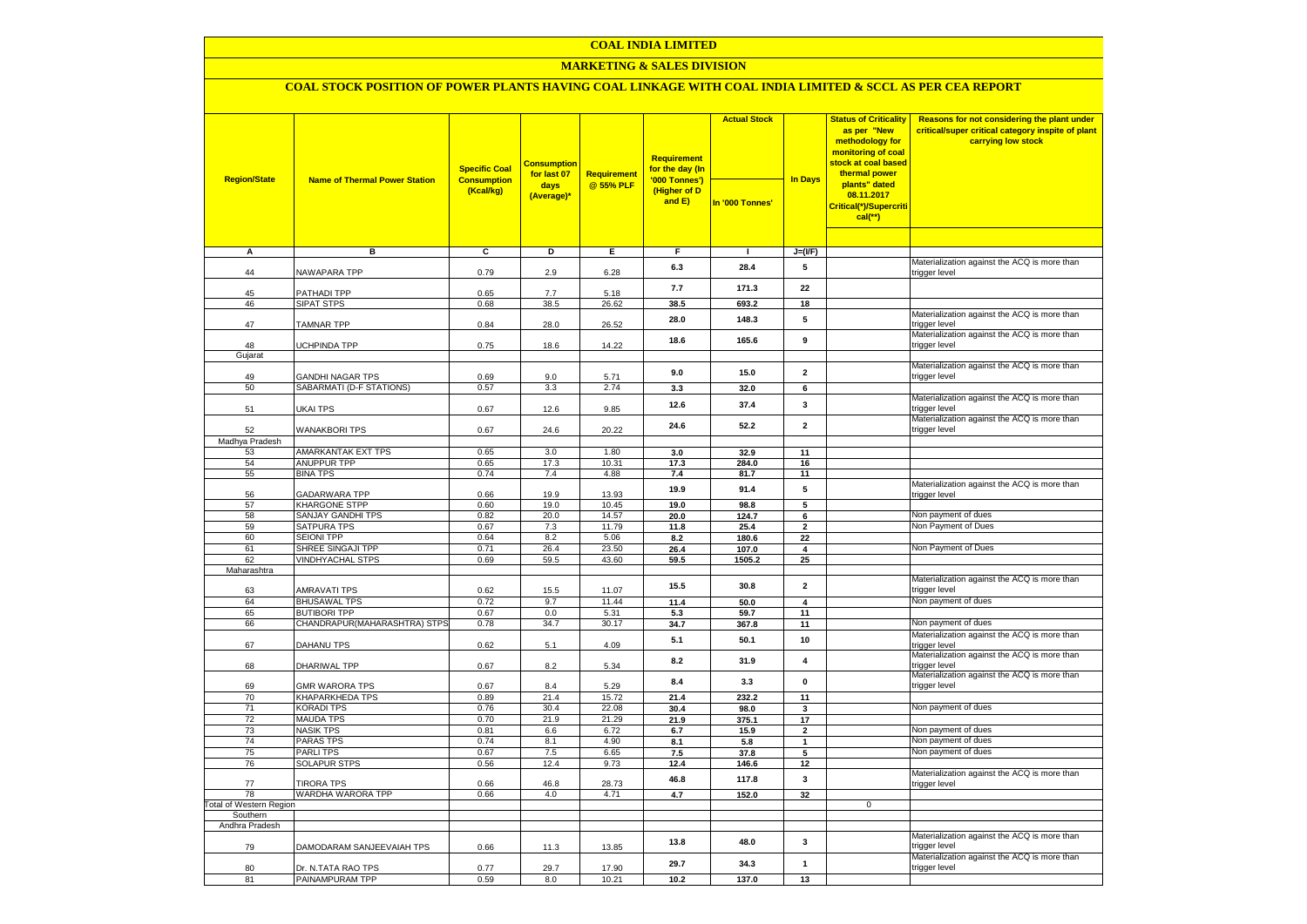### **COAL INDIA LIMITED**

### **MARKETING & SALES DIVISION**

## **COAL STOCK POSITION OF POWER PLANTS HAVING COAL LINKAGE WITH COAL INDIA LIMITED & SCCL AS PER CEA REPORT**

| <b>Region/State</b>                        | <b>Name of Thermal Power Station</b> | <b>Specific Coal</b>            | <b>Consumption</b><br>for last 07 | Requirement    | <b>Requirement</b><br>for the day (In<br>'000 Tonnes') | <b>Actual Stock</b> | <b>In Days</b>        | <b>Status of Criticality</b><br>as per "New<br>methodology for<br>monitoring of coal<br><mark>stock at coal based</mark><br>thermal power | Reasons for not considering the plant under<br>critical/super critical category inspite of plant<br>carrying low stock |
|--------------------------------------------|--------------------------------------|---------------------------------|-----------------------------------|----------------|--------------------------------------------------------|---------------------|-----------------------|-------------------------------------------------------------------------------------------------------------------------------------------|------------------------------------------------------------------------------------------------------------------------|
|                                            |                                      | <b>Consumption</b><br>(Kcal/kg) | days<br>(Average)*                | @ 55% PLF      | (Higher of D<br>and E)                                 | In '000 Tonnes'     |                       | plants" dated<br>08.11.2017<br>Critical(*)/Supercriti<br>$cal$ (**)                                                                       |                                                                                                                        |
|                                            |                                      |                                 |                                   |                |                                                        |                     |                       |                                                                                                                                           |                                                                                                                        |
| $\overline{A}$                             | в                                    | c                               | Þ                                 | E              | F                                                      | $\mathbf{I}$        | $J=(I/F)$             |                                                                                                                                           | Materialization against the ACQ is more than                                                                           |
| 82                                         | RAYALASEEMA TPS                      | 0.76                            | 17.6                              | 16.60          | 17.6                                                   | 51.2                | 3                     |                                                                                                                                           | trigger level                                                                                                          |
| 83                                         | <b>SIMHADRI</b>                      | 0.78                            | 33.3                              | 20.54          | 33.3                                                   | 294.1               | $\overline{9}$        |                                                                                                                                           |                                                                                                                        |
|                                            |                                      |                                 |                                   |                | 14.3                                                   | 45.8                | 3                     |                                                                                                                                           | Materialization against the ACQ is more than                                                                           |
| 84                                         | <b>SGPL TPP</b>                      | 0.53                            | 14.3                              | 9.26           |                                                        |                     |                       |                                                                                                                                           | trigger level                                                                                                          |
| 85<br>Karnataka                            | <b>VIZAG TPP</b>                     | 0.67                            | 0.0                               | 9.20           | 9.2                                                    | 9.3                 | $\mathbf{1}$          |                                                                                                                                           |                                                                                                                        |
|                                            |                                      |                                 |                                   |                |                                                        |                     |                       |                                                                                                                                           | Materialization against the ACQ is more than                                                                           |
| 86                                         | <b>BELLARY TPS</b>                   | 0.63                            | 11.0                              | 14.23          | 14.2                                                   | 38.1                | $\mathbf{3}$          |                                                                                                                                           | trigger level                                                                                                          |
| 87                                         | KUDGI STPP                           | 0.63                            | 19.8                              | 19.90          | 19.9                                                   | 138.9               | $\overline{7}$        |                                                                                                                                           | Materialization against the ACQ is more than<br>trigger level                                                          |
| 88                                         | RAICHUR TPS                          | 0.66                            | 16.6                              | 14.98          | 16.6                                                   | 45.7                | $\mathbf{3}$          |                                                                                                                                           | Materialization against the ACQ is more than<br>trigger level                                                          |
|                                            |                                      |                                 |                                   |                | 13.1                                                   | 23.4                | $\overline{2}$        |                                                                                                                                           | Materialization against the ACQ is more than                                                                           |
| 89                                         | YERMARUS TPP                         | 0.62                            | 11.2                              | 13.09          |                                                        |                     |                       |                                                                                                                                           | trigger level                                                                                                          |
| <b>Tamil Nadu</b>                          |                                      |                                 |                                   |                |                                                        |                     |                       |                                                                                                                                           | Materialization against the ACQ is more than                                                                           |
| 90                                         | <b>METTUR TPS</b>                    | 0.81                            | 11.1                              | 8.98           | 11.1                                                   | 6.3                 | $\mathbf{1}$          |                                                                                                                                           | trigger level                                                                                                          |
| 91                                         | METTUR TPS - II                      | 0.78                            | 7.6                               | 6.16           | 7.6                                                    | 10.0                | $\mathbf{1}$          |                                                                                                                                           | Materialization against the ACQ is more than<br>trigger level                                                          |
|                                            |                                      |                                 |                                   |                |                                                        |                     |                       |                                                                                                                                           | Materialization against the ACQ is more than                                                                           |
| 92                                         | NORTH CHENNAI TPS                    | 0.82                            | 23.0                              | 19.78          | 23.0                                                   | 70.2                | $\mathbf{3}$          |                                                                                                                                           | trigger level<br>Materialization against the ACQ is more than                                                          |
| 93                                         | <b>TUTICORIN TPS</b>                 | 0.96                            | 16.8                              | 13.31          | 16.8                                                   | 15.0                | $\mathbf{1}$          |                                                                                                                                           | trigger level                                                                                                          |
| 94                                         | <b>VALLUR TPP</b>                    | 0.72                            | 20.2                              | 14.26          | 20.2                                                   | 137.3               |                       |                                                                                                                                           |                                                                                                                        |
| Telangana                                  |                                      |                                 |                                   |                |                                                        |                     |                       |                                                                                                                                           |                                                                                                                        |
| 95                                         | <b>BHADRADRI TPP</b>                 | 0.69                            | 13.0                              | 9.83           | 13.0                                                   | 102.7               | 8                     |                                                                                                                                           |                                                                                                                        |
| 96<br>97                                   | KAKATIYA TPS<br>KOTHAGUDEM TPS (NEW) | 0.57<br>0.64                    | 14.4<br>14.8                      | 8.33<br>8.46   | 14.4<br>14.8                                           | 160.1<br>87.8       | 11<br>$6\overline{6}$ |                                                                                                                                           |                                                                                                                        |
| 98                                         | KOTHAGUDEM TPS (STAGE-7)             | 0.50                            | 9.6                               | 5.23           | 9.6                                                    | 114.8               | 12                    |                                                                                                                                           |                                                                                                                        |
| 99                                         | <b>RAMAGUNDEM STPS</b>               | 0.62                            | 30.3                              | 21.33          | 30.3                                                   | 324.3               | 11                    |                                                                                                                                           |                                                                                                                        |
| 100                                        | RAMAGUNDEM-B TPS                     | 0.77                            | 0.8                               | 0.64           | 0.8                                                    | 7.2                 | 9                     |                                                                                                                                           |                                                                                                                        |
| 101                                        | <b>SINGARENI TPP</b>                 | 0.58                            | 16.5                              | 9.12           | 16.5                                                   | 102.3               | 6                     |                                                                                                                                           |                                                                                                                        |
| <b>Total of Southern Region</b><br>Eastern |                                      |                                 |                                   |                |                                                        |                     |                       | $\mathbf 0$                                                                                                                               |                                                                                                                        |
| Bihar                                      |                                      |                                 |                                   |                |                                                        |                     |                       |                                                                                                                                           |                                                                                                                        |
| 102                                        | <b>BARAUNI TPS</b>                   | 0.63                            | 3.3                               | 5.90           | 5.9                                                    | 124.4               | 21                    |                                                                                                                                           |                                                                                                                        |
| 103                                        | <b>BARHI</b>                         | 0.67                            | 6.1                               | 5.84           | 6.1                                                    | 159.4               | 26                    |                                                                                                                                           |                                                                                                                        |
| 104                                        | <b>BARH II</b>                       | 0.67                            | 12.2                              | 11.67          | 12.2                                                   | 318.9               | 26                    |                                                                                                                                           |                                                                                                                        |
| 105                                        | KAHALGAON TPS                        | 0.80                            | 28.8                              | 24.62          | 28.8                                                   | 146.4               | 5                     |                                                                                                                                           | Materialization against the ACQ is more than<br>trigger level                                                          |
| 106                                        | MUZAFFARPUR TPS                      | 0.77                            | 6.0                               | 3.95           | $6.0\,$                                                | 37.6                | 6                     |                                                                                                                                           | Materialization against the ACQ is more than<br>trigger level                                                          |
| 107                                        | <b>NABINAGAR STPP</b>                | 0.58                            | 22.7                              | 10.14          | 22.7                                                   | 300.8               | 13                    |                                                                                                                                           |                                                                                                                        |
| 108<br>Jharkhand                           | <b>NABINAGAR TPP</b>                 | 0.69                            | 14.9                              | 9.06           | 14.9                                                   | 114.5               | 8                     |                                                                                                                                           |                                                                                                                        |
| 109                                        | BOKARO TPS 'A' EXP                   | 0.57                            | 6.7                               | 3.78           | 6.7                                                    | 137.3               | 21                    |                                                                                                                                           |                                                                                                                        |
| 110                                        | CHANDRAPURA(DVC) TPS                 | 0.61                            | 6.7                               | 4.06           | 6.7                                                    | 146.7               | 22                    |                                                                                                                                           |                                                                                                                        |
| 111                                        | <b>JOJOBERA TPS</b>                  | 0.69                            | 3.3                               | 2.18           | 3.3                                                    | 78.8                | 24                    |                                                                                                                                           |                                                                                                                        |
| 112                                        | <b>KODARMA TPP</b>                   | 0.62                            | 13.5                              | 8.23           | 13.5                                                   | 117.9               | 9                     |                                                                                                                                           |                                                                                                                        |
| 113                                        | MAHADEV PRASAD STPP                  | 0.70                            | 8.6                               | 5.01           | 8.6                                                    | 15.3                | $\mathbf{2}$          |                                                                                                                                           | Materialization against the ACQ is more than<br>trigger level                                                          |
| 114                                        | <b>MAITHON RB TPP</b>                | 0.64                            | 6.5                               | 8.89           | 8.9                                                    | 268.9               | 30                    |                                                                                                                                           |                                                                                                                        |
| 115                                        | TENUGHAT TPS                         | 0.75                            | 4.5                               | 4.16           | 4.5                                                    | 45.6                | 10                    |                                                                                                                                           | Materialization against the ACQ is more than<br>trigger level                                                          |
| Odisha                                     |                                      |                                 |                                   |                |                                                        |                     |                       |                                                                                                                                           |                                                                                                                        |
| 116<br>117                                 | DARLIPALI STPS<br><b>DERANG TPP</b>  | 0.71<br>0.70                    | 27.6<br>17.3                      | 14.95<br>11.10 | 27.6<br>17.3                                           | 438.1<br>1134.8     | 16<br>66              |                                                                                                                                           |                                                                                                                        |
| 118                                        | <b>IB VALLEY TPS</b>                 | 0.83                            | 25.7                              | 19.16          | 25.7                                                   | 319.8               | 12                    |                                                                                                                                           |                                                                                                                        |
|                                            |                                      |                                 |                                   |                | 14.9                                                   | 88.3                | 6                     |                                                                                                                                           | Materialization against the ACQ is more than                                                                           |
| 119                                        | KAMALANGA TPS                        | 0.72                            | 14.9                              | 10.02          |                                                        |                     |                       |                                                                                                                                           | trigger level                                                                                                          |